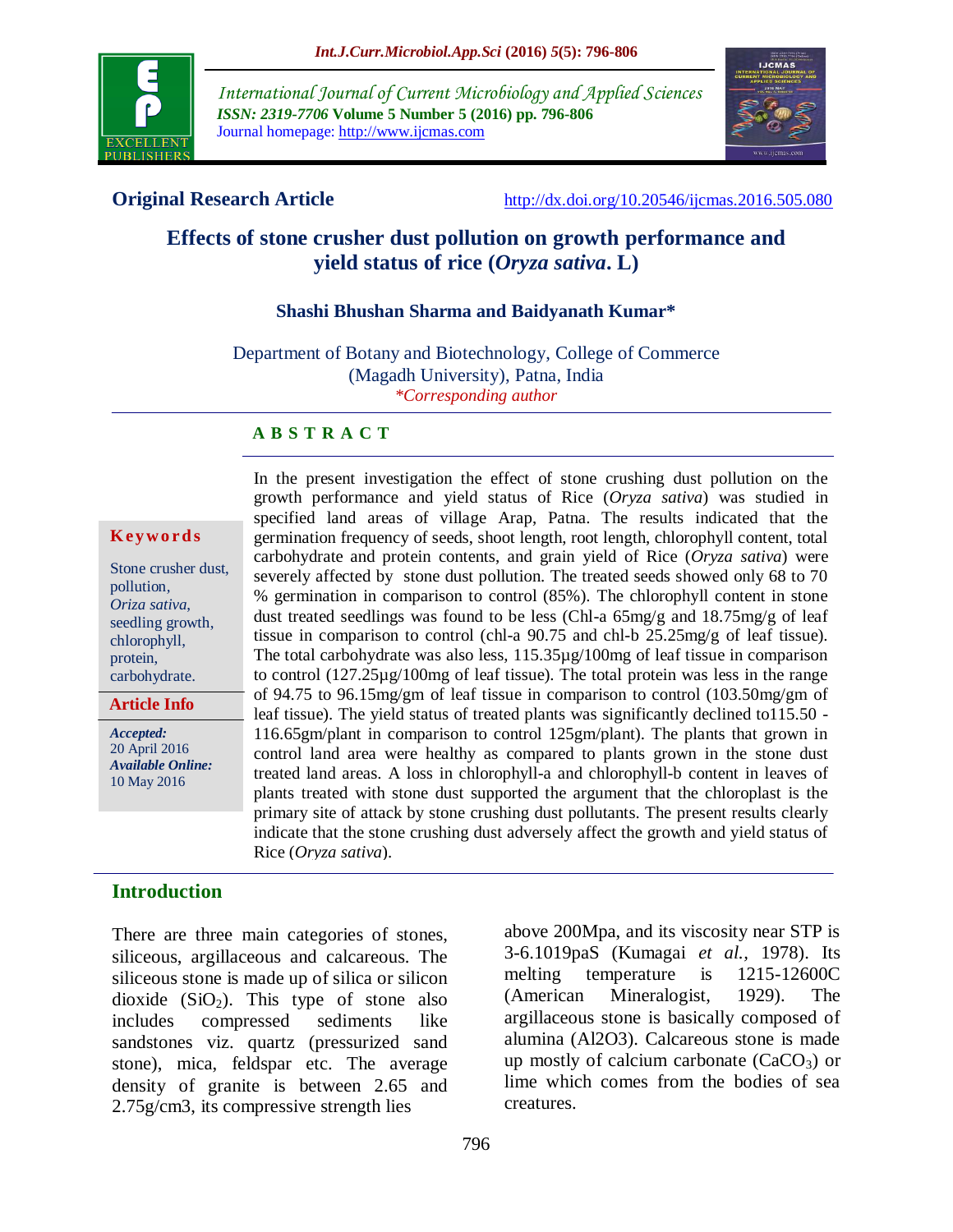The world wide average chemical composition of stone/granite by weight percent, based on analysis of Harvey Blatt and Robert J. Tracy, 1997 is as follows:

SiO<sub>2</sub>-72.04; Al<sub>2</sub>O<sub>3</sub>-14.42; K<sub>2</sub>O-4.12; Na<sub>2</sub>O-3.69; CaO-1.82; FeO3-1.22; MgO-0.71; TiO<sub>2</sub>-0.30; P<sub>2</sub>O5-0.12 and MnO<sub>2</sub>-0.05

There are over 12000 stone crusher units operating in India (Patil, 2001). Clusters of stone crushing and sizing units are located at Pakur district, Jharkhand. The stone crushing industry and the associated traffic in this area generate a number of air pollutants which exceed the air quality standards, particularly during day time. The stone crushing industry at Pakur District includes two main operations: quarrying or mining operations and crushing operations. But, there is a lack of environmental governance in both quarries and the crushers which has resulted in considerable degradation of the environment surrounding the locations where stone crushing industry is established (ES, 1998).

The suspended particulate matter (SPM) released due to stone crushing, remain in the air for varying length of time. Those larger than 10µm in size settle under the force of gravity on the vegetations and soil but the smaller ones remain suspended in air for longer periods of time, get dispersed and diffused by wind, and eventually deposited on various surfaces including foliar ones (Rao, 1971; Rao, 1985).

Stone dust is a primary aerosol and it is released directly from the source. This primary aerosol has a detrimental effect on people and environment including flora and fauna, for example changed soil pH and productivity, formation of haze reducing visibility in the surrounding areas, destruction of habitat, damage of natural resources like valuable vegetations and wild

lives, promotion of spreading many diseases etc. (Semban and Chandrashekhar, 2000; Das and Nandi, 2002; Mishra, 2004; Siva coumar *et al.,* 2006).

Effects of cement, petroleum- cake dust, flyash, coal dust, automobile exhaust and other air borne particulates on various morphological and physiological parameters in different plants were studied by many workers viz. Singh and Rao, 1980; Prasad and Rao, 1981; Ambrust, 1986; Agrawal and Agrawal, 1989; Pyatt and Haywood, 1989; Naidu and Chirkut, 2004; Verma and Singh, 2006; Prajapati and Tripathi, 2008; Pandey and Kumar, 1996; Pandey and Sinha, 2000; Grewal *et al.,* 2001; Pandey and Kumar, 2004; Mishra, 2008; Mishra and Kumari, 2008; Pandey *et al.,* 2008; Pandey *et al.,* 2009; Pandey and Prasad, 2010; Prasad *et al.,* 2010; Pandey and Pandey, 2010; Kumari and Pandey, 2011; Saha and Pandey, 2011 etc.

Agricultural crops have long been act as a sink for air pollutants and to suffer from the harmful consequences. Reduction of ascorbic acid, protein, carbohydrate and pigments was noticed by Prasad and Rao (1981) in petroleum- coke treated plants, *Phaseolus aureus*. Reduction of dry weight in *Gossypium hirsutum* due to reduced photosynthesis as a result of dust deposition was studied by Ambrust (1996). The growth and development aspects of plants are adversely affected by air- borne particulates, depending on their physical and chemical nature. John and Iqbal (1992) observed reduction in the leaf blade area of five tree species as a result of extensive dust and SO2 pollution. Most of the plants experience physiological alterations before morphological injury symptoms become visible on their leaves (Liu and Ding, 2008). Prajapati and Tripathi (2008) studied species- wise and season- wise dust deposition pattern on six selected tree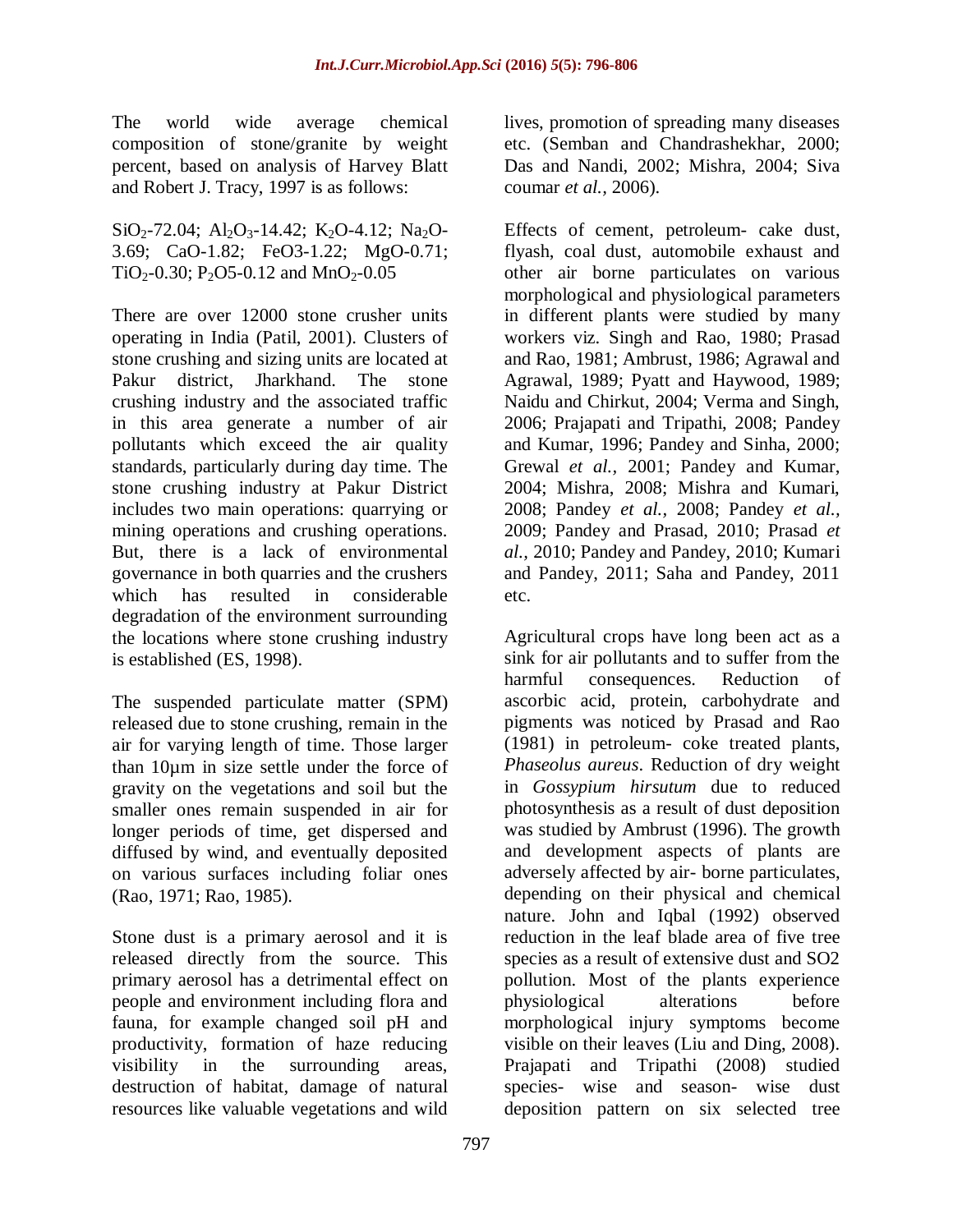species and their effects on chlorophyll and ascorbic acid content in foliar tissues. Dulalchandra Saha and Pratap Kumar Padhy (2011) have studied the effects of stone crushing industry on Shorea robusta and Madhuca indica foliage. Investigations on ten annual plant species by Rai *et al.,* (2010) reveals that the foliar surface was an excellent receptor of atmospheric pollutants leading to a number of structural and functional changes.

Rice (*Oryza sativa* L.) belongs to the tribe Oryzeae of the subfamily Pooideae of family Gramineae. This cereal crop is distributed in the tropical and subtropical regions of Africa, Asia, Australia and South America. The African continent is usually considered to be the centre of origin of the genus Oryzae.

Rice is the only cereal that is largely consumed whole by man as harvested (after dehulling and polishing) and is usually simply boiled for direct consumption. Over one- half of the world"s population subsists wholly or partially on rice. It is the principal food of the Far East where, in fact, meat, fish, fowl, vegetables, pulses and condiments are considered only as garnishes for the main dish of rice.

Rice is grown over acreage of about 137 million hectares in the tropical and subtropical parts of the world. Over 85 per cent of the world"s rice production comes from China, India, Bangladesh, Japan, Pakistan and the adjoining islands in the Pacific. China leads in the world production accounting for approximately 115200000t.

India has the largest area under rice cultivation, with 38 million hectares (about 28 per cent of the total world acreage) yielding about 44000000t. The leading rice producing states in India are West Bengal, Tamil Nadu, Andhra Pradesh, Orissa, Bihar, Uttar Pradesh, Madhya Pradesh and Assam.

The rice plant is a semi- aquatic, free tillering annual grass with a cylindrical jointed stem (culm), about 50- 150cm tall, but may go up to 5 m in floating rices. The internodes are shortest at the base, becoming progressively longer. Above each node, there is a pronounced thickening "pulvinus" with an intercalary meristem. Rice has a shallow root system, its extent being controlled by the nature of the soil and the water supply. The first leaf at the base of the main culm and each tiller is rudimentary, consisting of a bladeless "prophyllum". The leaves are borne alternately on the stem in two ranks- one at each node, each consisting of leaf sheath, leaf blade, ligule and auricles, the former encircling the whole or part of the internodes. At the junction of the leaf sheath and leaf blade, there is a triangular membranous, usually colorless ligules that tends to split with age and is flanked on either side by a small sickle-like appendage, fringed with long hairs (auricles). The leaf blade is long, narrow, 30-50 cm or more in length and 1-2 cm broad and somewhat pubescent having spiny hairs on the margins. The lamina of the uppermost leaf below the panicle is wider and shorter than the others.

The rice inflorescence is a loose terminal panicle, 7.5-38.0 cm long. The spikelets are usually borne singly, but clustered forms with two to seven spikelet together are known. Each spikelet is laterally compressed and one-flowered, borne on a short pedicel and is subtended by two diminutive sterile glumes that are lanceolate, leathery, shiny structures ranging in color from white, yellow to red or black. The flower is usually self pollinated and is surrounded by a lemma and palea that make up the hull or husk and remains attached to the grains in threshing.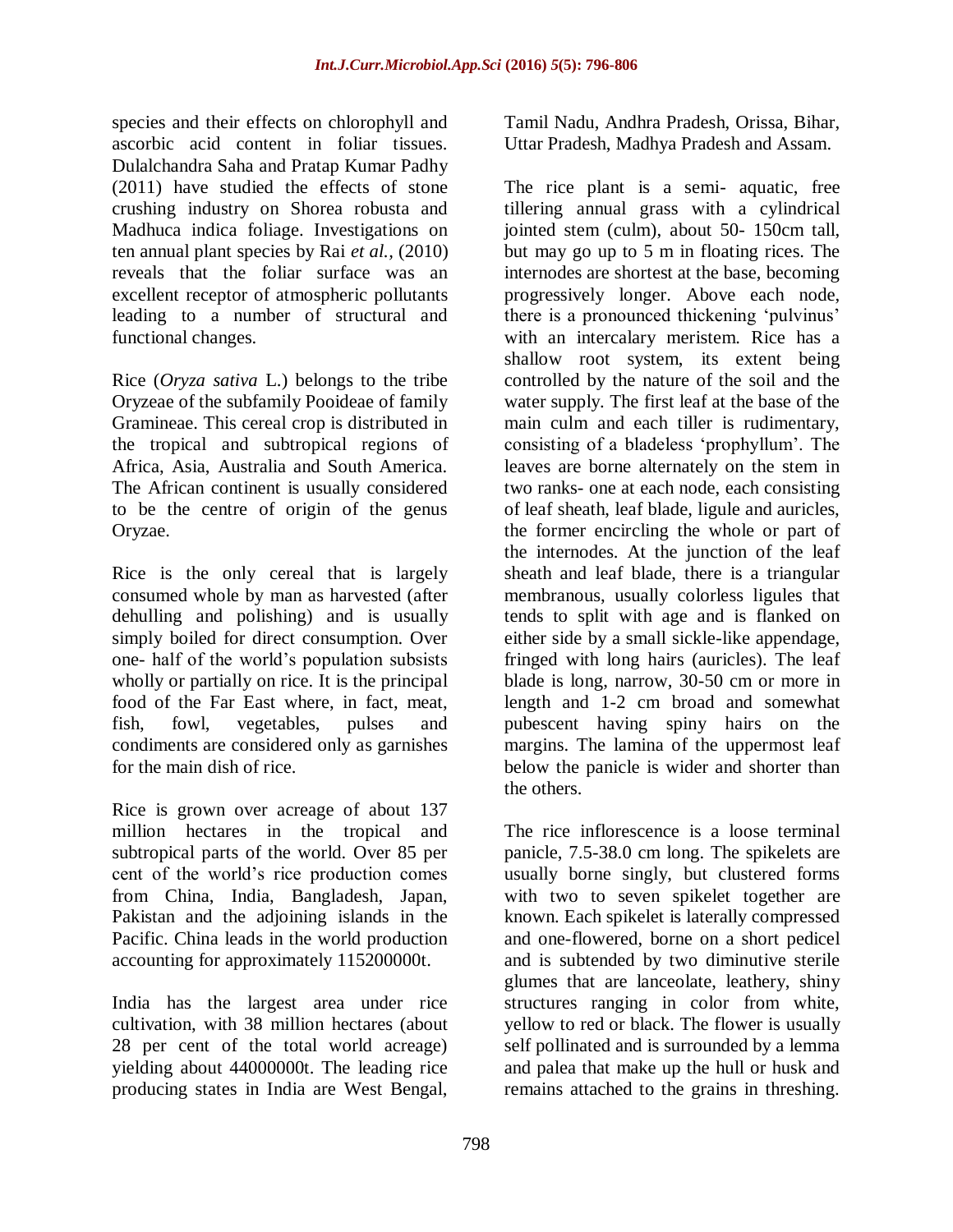The lemma is tough, papery and may be fully awned, partially awned or awnless, while the palea is somewhat smaller, sometimes awned. Enclosed within the lemma and palea are two broad, thick, fleshy lodicules, six stamens in two alternating whorls, and a pistil with two plumose stigmas on two style.

The mature rice grain is a caryopsis. Rice invested in the hull is called "rough rice" or 'paddy', while that with hull removed is known as 'brown', 'husked' or 'cleaned' rice. Rough rice consists of about 20 per cent hull. The grain coat is often pigmented and is differentiated into epicarp, mesocarp, cross cells, tube cells and spermoderm or integument. The remnents of the nucellar tissue are present just underneath the integument. The endosperm consists of a single aleurone layer of polygonal cells with a central mass of thin walled parenchymatous tissue containing mostly starch.

The embryo is located near the base towards the lemma of ventral side of the grain and consist of strongly differentiated scutellum, plumule and radicle. The plumule is ensheathed by the coleoptiles and radicle by the coleorhiza.

The pericarp, nucellus, aleurone layer and the embryo (germ) collectively constitute the "bran" which is quite rich in oils, proteins, mineral salts and vitamins; but most of the nutritional part are lost during the milling operation.

The rice crop is grown over an extremely wide range of climatic conditions extending from 490N (in Czechoslovakia) to 400S latitude, and from sea level or even below to 3000 m in the Himalayas. For the satisfactory production of rice the following prerequisites must be satisfied:

- 1. A relatively high temperature during the growing season;
- 2. An abundant and dependable source of water for irrigation;
- 3. A close textured or relatively impervious subsoil to prevent excessive lose of water by seepage and
- 4. Provision for steady surface drainage to allow the land to dry out sufficiently for harvesting.

The cultivated varieties differ a great deal from each other in their season of growth, maturation period, suitability to varying conditions of soils, temperature, rainfall, altitude and adaptability to each special environments such as flooded land, alkalinity and acidity of soil and depth of standing water.

Rice can be grown on many types of soil from sandy loams and shallow lateritic soil to heavy clay, but heavy alluvial soils of river valleys and deltas are preferable. The crop is able to tolerate a wide range of soil reactions, but it does have a preference for acidic soils.

The rice crop thrives best under conditions of high temperature and humidity, the average temperature during the growing phase ranges between 21 and 350C.

# **Materials and Methods**

Patna is the capital of Indian state Bihar. Its total area is approximately 3202 km² and is situated at altitude 53m, 25°36΄40˝North latitude, 85˚08΄38˝East longitudes. The climate is generally dry and humid with four distinct seasons, viz. summer, rainy, winter and spring. The maximum and minimum temperatures recorded during summer and winter respectively are 42°C and 50°C. The annual rainfall is about 1450mm and the maximum relative humidity is 90% during rainy season.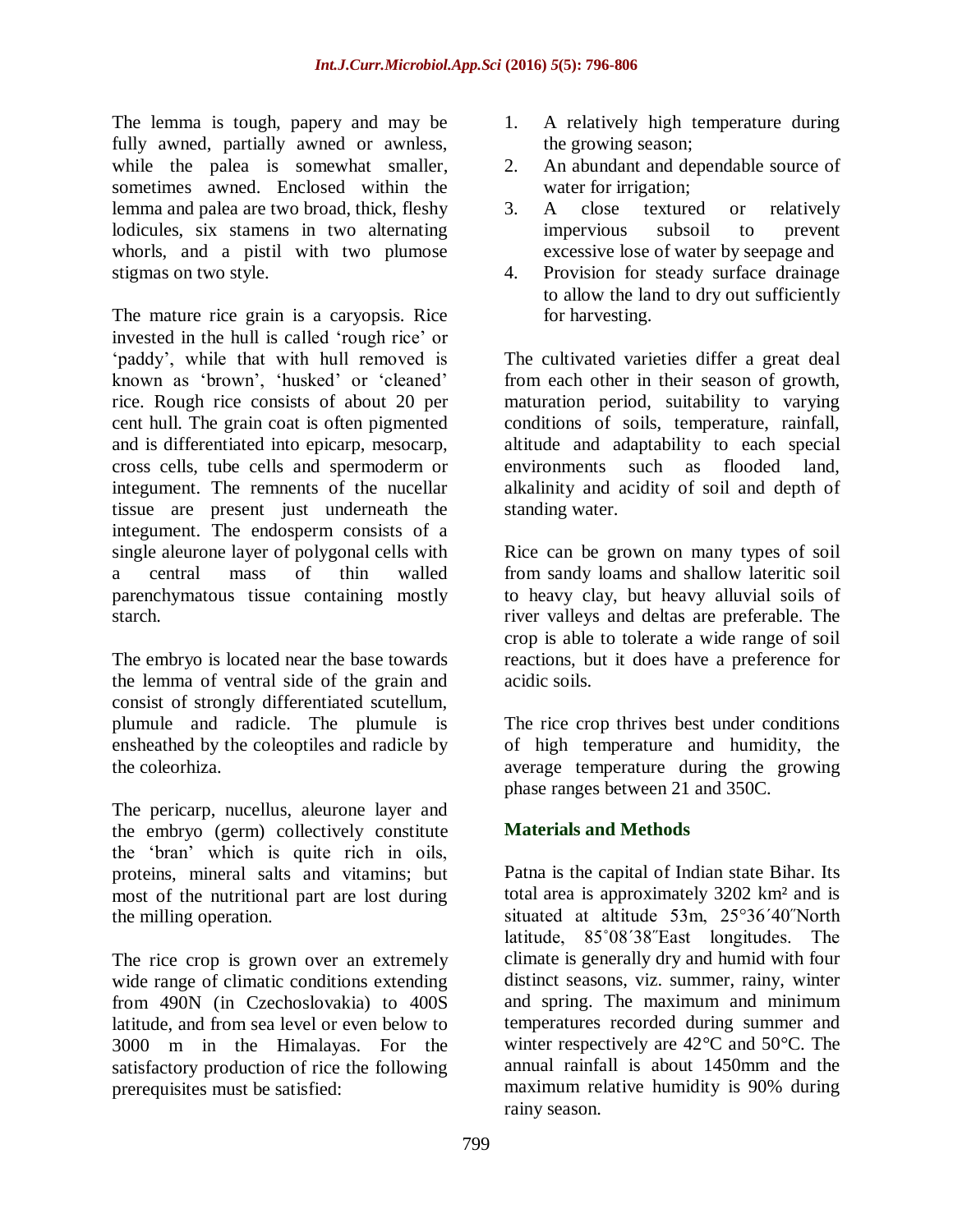The present work was carried out in the Biochemistry research laboratory, Dept. of Biotechnology, College of Commerce, Patna from November 2014 to December 2014 and in field from October 2015 to January 2016.

The field work was carried out on agriculturally fertile soil of village Arap, District Patna. Six specified land area, each of an area of about 5m2 were selected (one for control and five for treatment) as follows:

Control: Area not treated with stone crushing dust

SA1: Area where pulses crops are being grown

SA2: Area where cereal crops are being grown

SA3: Area where both cereal and pulses crops are being grown

SA4: Area where vegetable crops are being grown

SA5: Area where oil yielding crops are being grown

Seeds (about 200g) of Paddy (*Oryza sativa*. L) were sown separately in each of the specified land area. Stone crushing dust (about 100g) collected in polythene bag in the vicinity of stone crusher mills of Pakur District Jharkhand was dusted on the plantation fields at the time of sowing seeds. One of the six fields was treated as control. The percentage of germination of seeds was recorded in all fields. Similarly growth of the seedlings one week after seed germination in each specified land area was recorded in terms of root and shoot lengths.

One month after germination ten fresh leaves were collected from each specified

land area and subjected to biochemical analysis in laboratory. The chlorophyll was extracted in 80% (v/v) aqueous acetone. The extract was centrifuged at 2000rpm. The absorbance was recorded at 645 and 663nm using a spectrophotometer. Chlorophyll-a and chlorophyll-b were assayed by the method suggested by Arnon (1949) and expressed in mg/g of leaf tissue. The total carbohydrate was measured following Anthrone method suggested by Hedge and Hofreiter (1962) and was expressed in µg/100mg leaf tissue. The foliar protein content was expressed by method suggested by Lowry *et al.,* (1951) and expressed in mg/g of leaf tissue. The yield was measured in terms of gm of grain/plant in fields after 100 days of cultivation and the results were analyzed statistically by one way analysis of variance (ANOVA). The results obtained have been presented in Table-1, 2, 3 and 4.

## **Results and Discussion**

The germination behavior of seeds of Rice (*Oryza sativa*) was analyzed at five different specified land areas of Arap village, Patna when sols of each land area were previously treated with 100gm of stone dust. The results showed that the germination percentage of gram seeds was low in all the five specified land areas as compared to control. The control field favoured 85% germination. Among stone dust treated soils the percentage of germination was maximum in SA1, followed by SA5, SA3, SA2 and SA4 (Table-1).

The seedling growth of gram was also lower in all the specified land areas as compared to control field (Table-2). In control field the shoot and root lengths were found to be 16.7cm and 10.5cm respectively one month after germination. In all the five stone dust treated areas seedling growth was relatively low, in the range of 12.0 to 12.6cm shoot length and 9.5 to 10.5cm root lengths. The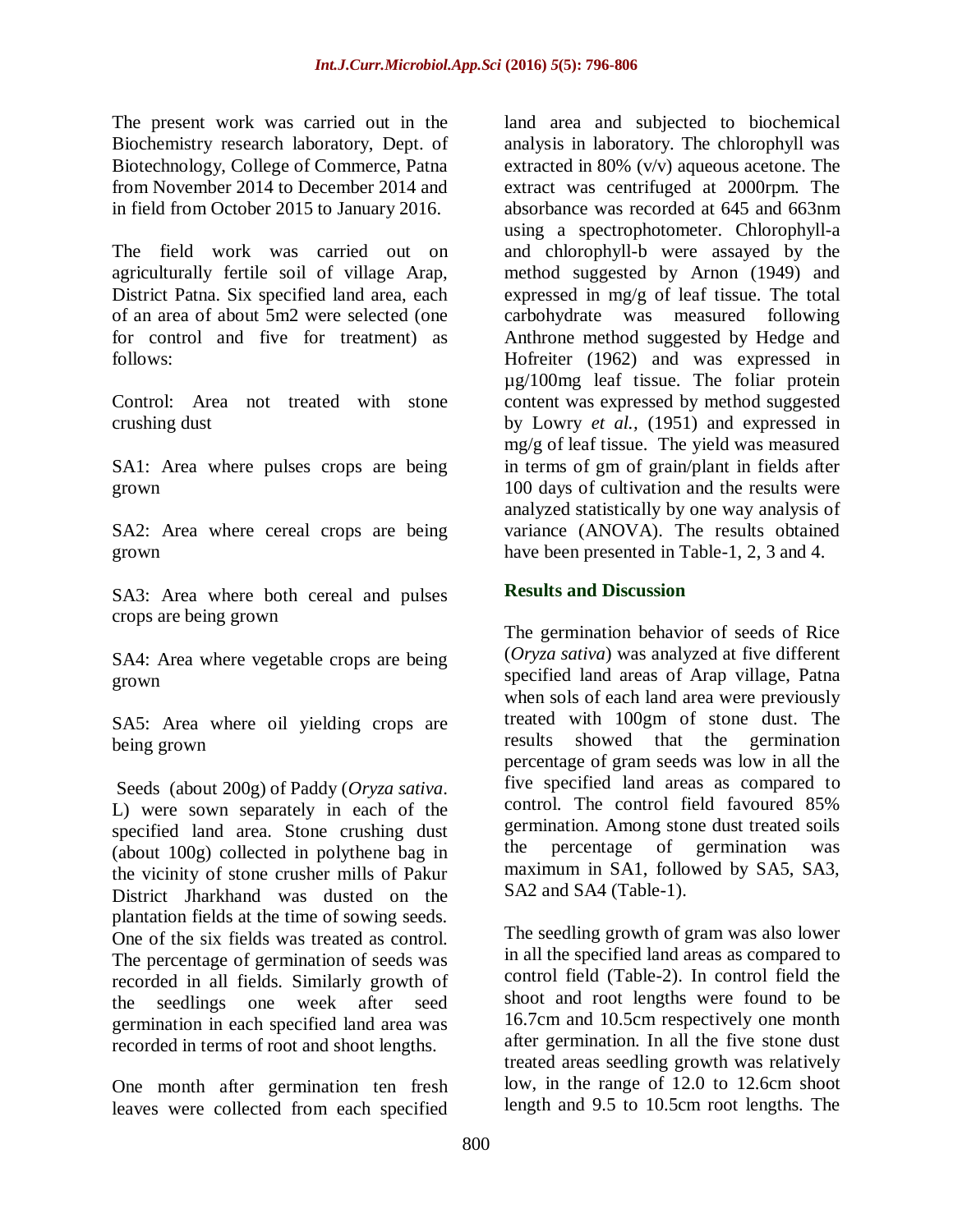present findings gain support from the work of ShashuBhushan and Baidyanath (2015) who also observed a decrease in shoot and root lengths in *Cicer arietinum* on treatment of stone crushing dust. Sadhana Chaurasia *et al.,* (2014) also observed a decrease in shoot and root lengths in Wheat (Triticum species) in response to particulate pollutants released near the Cement industry of Kodinagar, Gujarat. Chouhan and Joshi (2010) found that the plants growing at 0.5km distance from Cement industry have lesser growth (root and shoot length) and as the distance increases from the industry the shoot length and root length also increases. Decrease in plant height of Cow pea was also recorded along the gradient of air pollution by Addo *et al.,*(2013).

The plants grown in all the stone dust treated land areas showed thick root systems, stunted growth with stubby and brittle branches as compared to control plants. These symptoms might be due to toxic effects of aluminium which is present in the form of alumina (Al2O3) in 14.42 percent. Therefore in view of the environmentally prevalent nature of aluminium compounds its levels should be regularly monitored to avoid toxicity caused by this soil pollutant.

Results of the present investigation showed reduction in foliar chlorophyll, total carbohydrate and protein content in the stone dust treated land areas which indicated that the process of manufacturing food by *Oryza sativa* was reduced as a result of stone dust pollution (Table-3). In control field the foliar chlorophyll-a and chlorophyll-b were 90.75mg/g and 25.22mg/g of total leaf tissue respectively. Among stone dust treated specified land areas the foliar chlorophyllawas maximum in SA2 and SA5

 $(75.15 \text{mg/g})$ , followed by SA3  $(70.35 \text{mg/g})$ and minimum in SA4 (64.30mg/g) and SA1  $(65.50mg/g)$ . The chlorophyll-b content was minimum in SA2 (16.18mg/g) and SA1  $(16.75 \text{mg/g})$ . In SA3, SA4 and SA5 the chlorophyll-b content was more or less similar, in the range of  $18.25$  to  $18.92$ mg/g of foliar tissue.

In all the stone dust treated specified land areas the foliar protein and carbohydrate contents were also found to be low as compared to the control. The total foliar protein content was in the range of 94.75 to 96.15mg/g of leaf tissue in the stone dust treated plants as compared to control (103.50mg/g of leaf tissue). Similarly the total foliar carbohydrate in treated plants was in the range of 114.75 to 115.75/100µg of leaf tissue in comparison to control (127.25µg/100mg of leaf tissue). The present findings are in accordance with DulalChandra Saha and Pratap Kumar Padhy (2011) who also observed the decline in chlorophyll-a, chlorophyll-b, total carbohydrate and protein contents in Shorea robusta and Madhuca indica when their foliages were treated with stone crushing dust pollutants. ShashiBhushan Sharma and Baidyanath Kumar also observed a more or less similar results in Gram (*Cicer arietinum*) in stone dust treated experiment. Singh and Rao (1980) found incidence of foliar injury symptoms and decrease in concentration of chlorophyll in plants in the vicinity of Cement factories. Prasad and Rao (1981) found decrease in protein and carbohydrate content in petroleum coke treated plants. Agarwal and Agarwal (1989) found reduction in photosynthetic pigment in *Mangifera indica* around a thermal power plant.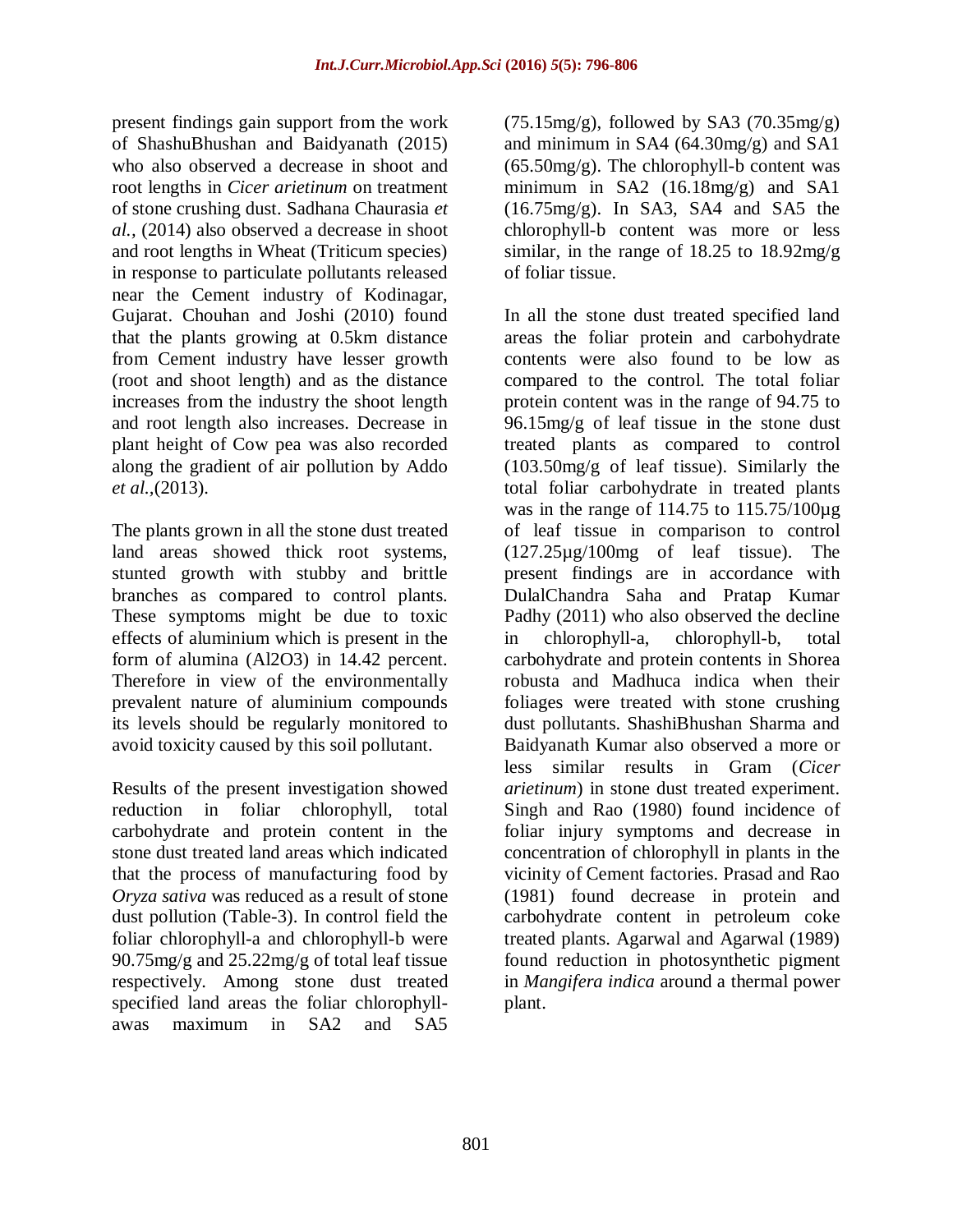#### *Int.J.Curr.Microbiol.App.Sci* **(2016)** *5***(5): 796-806**

| Treatment         | Percentage germination |
|-------------------|------------------------|
| Control land area | 85                     |
| SA1               | 70                     |
| SA <sub>2</sub>   | 68                     |
| SA <sub>3</sub>   |                        |
| SA <sub>4</sub>   | 68                     |
| SAS               |                        |

## **Table.1** Showing Percentage Germination of Seeds of Rice (*Oryza sativa*) after Treatment of Stone Dust.

# **Table.2** Seedling Growth of Rice (*Oryza sativa*) One Month after Treatment with Stone Dust

| Treatment         | Root length in $cma$ | Shoot length in $cma$ |  |
|-------------------|----------------------|-----------------------|--|
| Control land area | $10.5 \pm 0.13$      | $16.7 \pm 0.14$       |  |
| SA <sub>1</sub>   | $10.2 \pm 0.14$      | $12.6 \pm 0.81$       |  |
| SA2               | $10.5 \pm 0.16$      | $12.2 \pm 0.07$       |  |
| SA <sub>3</sub>   | $9.6 \pm 0.06$       | $12.5 \pm 0.13$       |  |
| SA4               | $9.5 \pm 0.08$       | $12.4 \pm 0.16$       |  |
| SA <sub>5</sub>   | $9.8 \pm 0.11$       | $12.0 \pm 0.15$       |  |

a=average of 10 replicates: p at 0.05 level

## **Table.3** Showing Biochemical Characteristics of Foliage of Rice (*Oryza sativa*) After Treatment with Stone Dust

| Biochemical   Control |        | SA <sub>1</sub> | SA2    | SA <sub>3</sub> | SA4    | SA <sub>5</sub> |
|-----------------------|--------|-----------------|--------|-----------------|--------|-----------------|
| <i>n</i> parameters   |        |                 |        |                 |        |                 |
| $Chl-a$               | 90.75  | 65.50           | 70.15  | 70.35           | 64.30  | 70.15           |
| $Chl-b$               | 25.25  | 16.75           | 16.18  | 18.36           | 18.25  | 18.92           |
| Total carboh          | 127.25 | 115.16          | 115.35 | 115.45          | 115.75 | 114.75          |
| Protein               | 103.50 | 95.15           | 94.75  | 96.15           | 95.16  | 95.50           |

Chl-a and chl-b in mg/g of leaf tissue; carbohydrate in µg/100mg of leaf tissue; total protein mg/g of leaf tissue

## **Table.4** Showing Grain Yield in G/Plant Of Rice (*Oryza sativa* after Three Months.

| Treatment       | Grain yield $a$ in gm/plant |
|-----------------|-----------------------------|
| Control         | $115.50 \pm 1.25$           |
| SA1             | $115.75 \pm 0.16$           |
| SA <sub>2</sub> | $115.55 \pm 0.11$           |
| SA <sub>3</sub> | $116.50\pm0.13$             |
| SA <sub>4</sub> | $117.65 \pm 0.14$           |
| SA <sub>5</sub> | $117.45 \pm 0.15$           |

a= average of 10 replicates; p at 0.05 level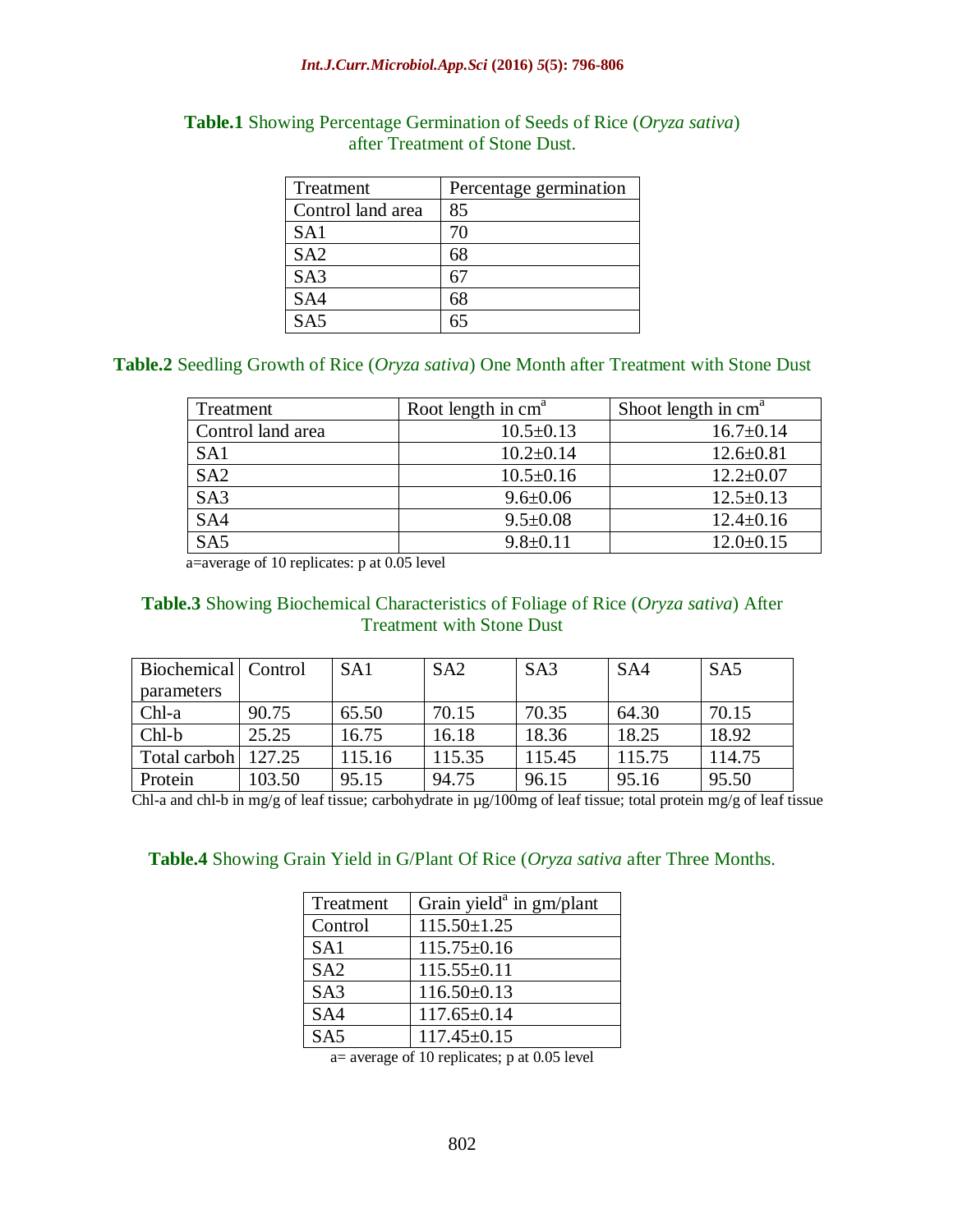Pandey and Nand (1995) assessed the effect of stone crusher dust on grain characteristics of Maize and found lower values of protein as compared to control. Trivedi and Singh (1995) noticed significant reduction in protein content in few plants as a result of fly ash particulates. Williams and Banerjee (1995) found considerable reduction in chlorophyll and protein in leaves of Mangifera indica and Shorea robusta affected by emissions from a nearby thermal power plant. Marked alterations in photosynthetic pigments and protein content in foliar tissues as a result of auto exhaust pollution were noticed by Verma and Singh (2005). Similarly, decrease in chlorophyll content as a result of increased dust deposition was noticed by Prajapati and Tripathi (2008).

After 100 days of plantation plants were harvested from all the treated and control land areas separately and grain yield per plant was statistically analyzed. The result showed that there was a marked reduction in the grain yield in stone dust treated land areas (115.50 to 116.75g/plant) as compared to control in which grain yield per plant was recorded to 125.50g/plant (Table-4). The present finding gains support from the work of Sadhana Chaurasia *et al.,* (2014) who also found a marked reduction in the grain yield and grain weight in Triticum species on account of the impact of cement industry pollution. ShashiBhushan Sharma and Baidyanath Kumar (2015) have observed a similar results in *Cicer arietinum* after treatment of stone dust. All the statistically data show that the result was significant at 95% level.

The results obtained in the present investigation indicate that the shoot length, root length, chlorophyll content, total carbohydrate and protein contents, and grain yield of Rice (*Oryza sativa*) were severely

affected by stone dust pollution. The plants growing in control land area were healthy than the plants growing in the stone dust treated land areas. A loss in chlorophyll-a and chlorophyll-b content in leaves of plants treated with stone dust supports the argument that the chloroplast is the primary site of attack by stone crushing dust pollutants. The present results clearly indicate that the stone crushing dust adversely affect the growth and yield status of Rice (*Oryza sativa*).

# **Acknowledgment**

The first author is grateful to Dr. Baidyanath Kumar, Visiting Professor, Department of Biotechnology, College of Commerce (Magadh University), Patna for providing necessary suggestions.

# **References**

- Addo, M. A, Darko e. O, Gordon, C and Nyarko, B. J. B (2013): Contribution of soils and loss of productivity of Cowpea (Vigna unguiculata L.) caused by cement dust pollution, Inter. J. Res. In Chem. And Env. 3(1): 272- 282.
- Agrawal, M and Agrawal, S. B (1989): Phytomonitoring of air pollution around thermal power plant, Atmospheric Environment, 23, 263- 769.
- Arnon, D. I (1949): Copper enzyme in isolated chloroplasts polyphenol oxidase in Beta vulgaris, Plant Physiology, 24, 1- 15.
- Ambrust, D. V (1986): Effect of particulate dusts on cotton growth, photosynthesis and respiration, Agronomy Journal, 78, 1078- 1081.
- Chauhan, A and Joshi, P. C. (2010): Effect of ambient air pollutants on wheat and mustard crops growing in the vicinity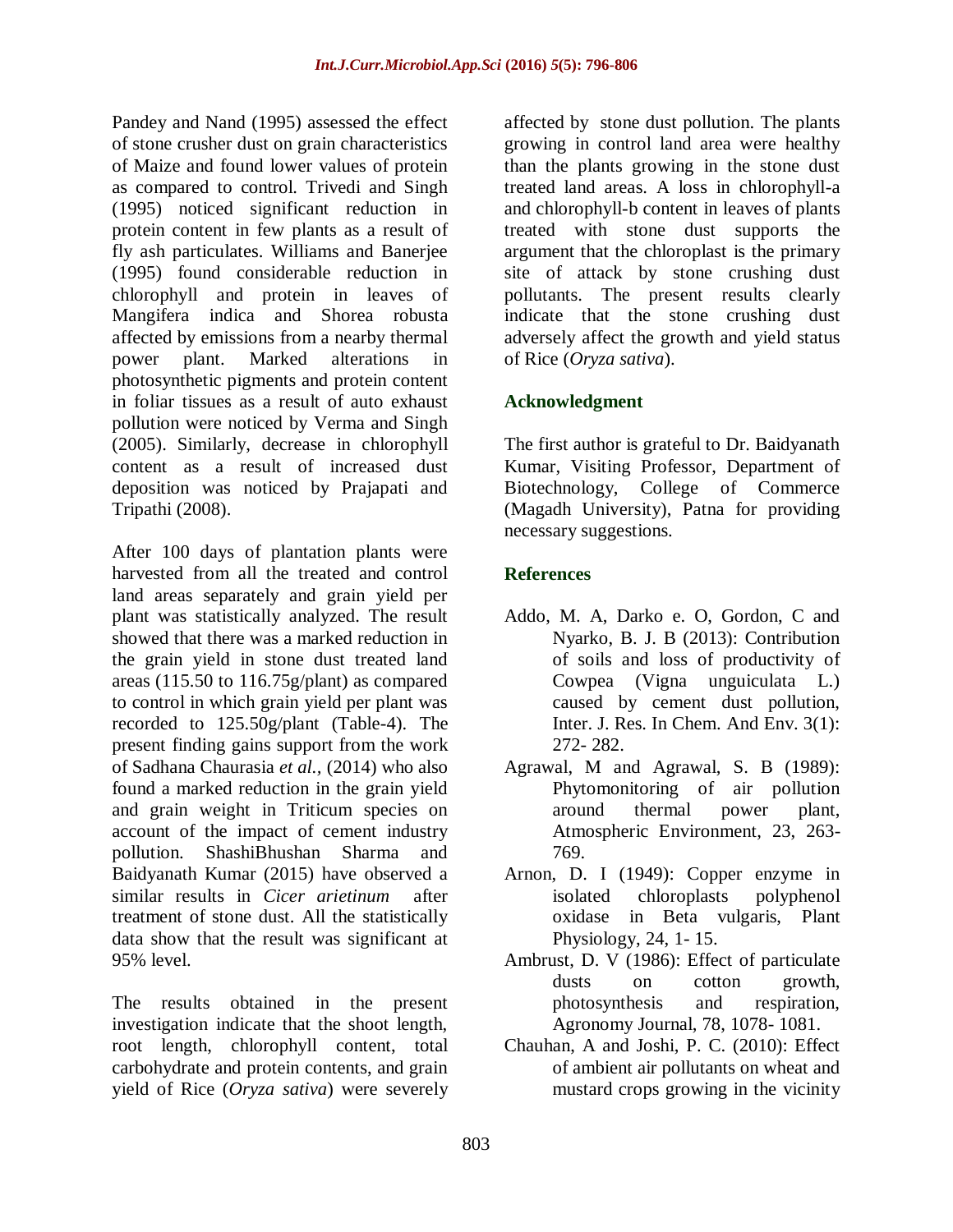of urban and industrial areas, New York, Science J. 3(2): 52- 60.

- Das, D. K and Nandi, A (2002): Health hazard in stone quarries and crushers. Science and Technology project, Government if India, NISM, Kolkata.
- Dulal Chandra Saha and Pratap Kumar Padhy (2011): Effects of stone crushing industry on Shorea robusta and Madhuca indica foliage in Lalpahari forest, Atmospheric pollution Research, 2, 463- 476.
- E S (1998): Excutive summary of the Report on the state Environment, " Status of environment in West Bengal", PartII. Vectors of Environmental Impacts, The Department of environment Government of West Bengal in September, 1998.
- Grewal, K. S, Yadava, P. S, Mehta, S. C. and Oswal, M. C. (2001): Direct and residual effect of fly ash application to soil on crop yield and soil properties. Crop. Res. 21: 60- 65
- Harvey Blatt and Robert J. Tracy (1997): Petrology (2nd ed.). New York Freeman P. 66.
- Hedge, J. E and Hofreiter, B. t (1962): In: Carbohydrate chemistry 17 (Eds Whistler, R. L. and Be Miller, J. N), Academic Press, New York.
- John, S and Iqbal, M. Z (1992): Morphological and anatomical studies on leaves of different plants affected by motor vehicle exhaust. Journal of Islamic Academy of Sciences, 5, 21- 23.
- Kumagai, Naoichi, Sodao Sasajima, HidebumiIto (1978): "Long- term creep of Rocks; Results with Large specimens obtained in about 20 years and Those with small specimens in about 3 years". Journal of the Society of Materials Science, Japan (Japan Energy Society) 27 (293): 157- 161.
- Liu, Y. J and Ding, H (2008): Variation in air pollution tolerance index of plants near a steel factory; implication for landscape- plant species selection for industrial areas. WSEAS Transactions on Environment and Development, 4, 24- 32.
- Lowry, O. H, Rosenbrough, N. J, Farr, A. L, Randall, R. J (1951): Protein measurement with the folin phenol reagent. Journal of Biological Chemistry, 193, 265- 275.
- Minsocam. Org. American Minerologist (1929): volume 14, pages 81-94. The temperatures of magmas, Espers, Larsen, Harvard University.
- Mishra, C. P, Pandey, Kiran and Pandey, D. D. (2008): Effect of cement dust pollution on Safflower (Carthamus tinctorious L.). Modern J.Life Science. Vol.6&7 (1-2): 10-30
- Mishra, R.D. and Kumari, P. (2008): Effect of dust pollution on chlorophyll and characteristics of maize. Adv. Biol. Res. Vol. 26(1&2):62-67
- Mishra, M (20014): Project achievement reports; update, Nov. 2004 on demonstration of dust suppression Technology to reduce occupational and Environmental health hazards in stone crusher industries, a project study in Khurda Orissa, India by JrP, CISS (India) and PKI (USA).
- Naidoo, G and Chirkoot, D (2004): The effects of coal dust on photosynthetic performance of mangrove, Avicennia marina in Richards Bay, South Africa, Environmental pollution, 127, 359- 366.
- Patil, M. A (2001): Environmental management scenario in stone crusher industry sector and cleaner production possibilities, TERI Information Monitor on Environment Science 6, 83- 92.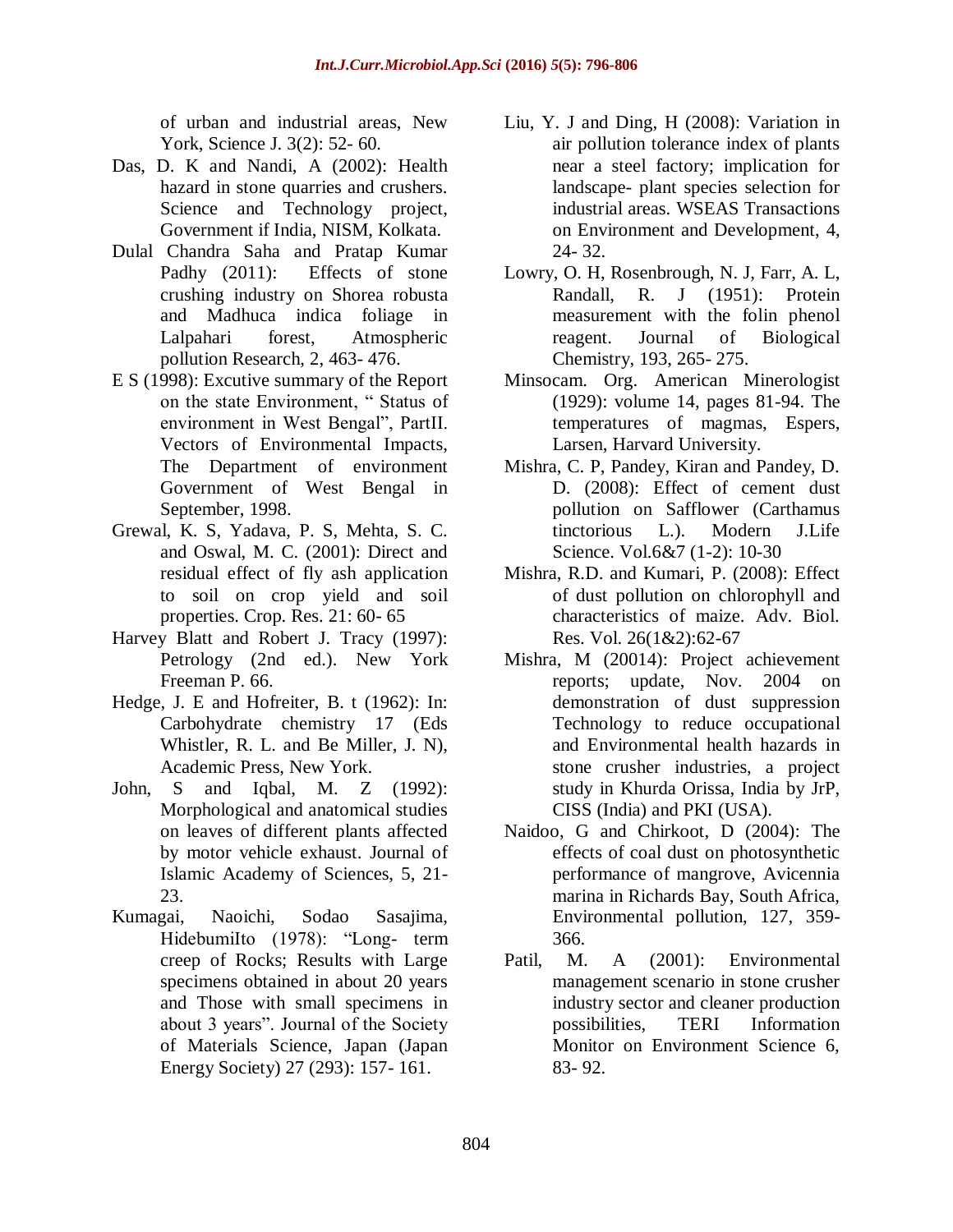- Pandey, D.D and Nand, S (1995): Effects of stone crusher dust pollution on grain characteristics of maize. Environment and Ecology, 13, 901- 903.
- Pandey, A.; Tiwari, K. and Pandey, J. 2009. Atmospheric deposition of nutrients in a dry tropical urben environment of Varanasi. Proc. Of National Symposium on Environmental threat to human health in 21st century. B. H.U., Varansi, Page53.
- Pandey, D.D. and kumar, K. 1996. Impact of cement dust pollution on biomass, chlorophyll, nutrient and grain characteristics of wheat, Environment & Ecology, 10(4): 872-875.
- Pandey, D.D and Kumar, K. 2004. Effect of dust pollution on nutritional
- Quality of Cynodon dactylon. Environmental & Ecology 22 (spl. 4) ; 775-777.
- Pandey, D.D. and Pandey, Kiran 2010. Effect of particulate pollutant on chlorophyll of rice leaf. Adv. Biol. Reg. 28(1): 167-168.
- Pandey, D.D. and Prasad, Raghunath (2010): Effect of cement dust pollution of Zea mays. In Proceeding of Environmental pollution : A threat to living world. Edited by D.D. Pandey, Jaspal Prakashan, Patna, page 20.
- Pandey, D.D. and Sinha, M. (2000): Effect of fly ash pollution on biomass, primary productivity and characteristics of grains of Maize. Environmental &Ecology 18(3):738- 741.
- Pandey, G., Kumar, Bhola and Pandey, D.D.2008. Effect of stone crusher dust pollution on biomass and productivity of Sesamum indicum. Environmental & Ecology Vol.20(1): 230-231.
- Prasad, S.N. Mishra, C.P. and Sinha, A.P.(2010): Effect of cement dust

pollution on nutritional quality of Dichanthium annulatum. In Proc. Of National Seminar on Environmental pollution. A threat to living world. Organized by P.G. Dept. of Botony, Nalanda College, Biharsharif held on 27-28 March, 2010, Page 19.

- Prajapati, S. K and Tripathi, B. D (2008): Seasonal variation of leaf dust accumulation and pigment content in plant species exposed to urban particulates pollution, Journal of Environmental Quality. 37, 865- 870.
- Prasad, B. J and Rao, D. N (1981): Growth response of Phaseolus aureus plants to petro- coke pollution, Journal of Experimental Botany, 32, 1343- 1350.
- Pyatt, F. B and Haywood, W. J (1989): Air borne particulate distributions and their accumulation in tree canopies, Nottingham, UK. The Environmentalist 30, 18- 23.
- Rai, A, Kulshreshtha, K, Srivastava, P. K and Mohanty, C. S (2010): Leaf surface structure alterations due to particulate pollution in some common plants. Environmentalist, 30, 18- 23.
- Rao, D. N (1985): Plants and Particulate pollutants. Air pollution and plants: A state of Art Report, Ministry of Environment and Forest; Department of Environment, Govt. of India, new Delhi, India.
- Rao, D. N. (1971): A study of air pollution problem made to coal unloading in Varanasi, India. Academic Press of 2nd International Clean Air Congress, 235- 276.
- Rao, D. N (1981): A study of air pollution problem due to coal unloading in Varanasi, India. Proceeding of International Clean Air Congress, 273- 276.
- Sadhana Chaurasia, Ashwani Karwariya and Anand Dev Gupta (2014): Impact of Cement Industry Pollution on